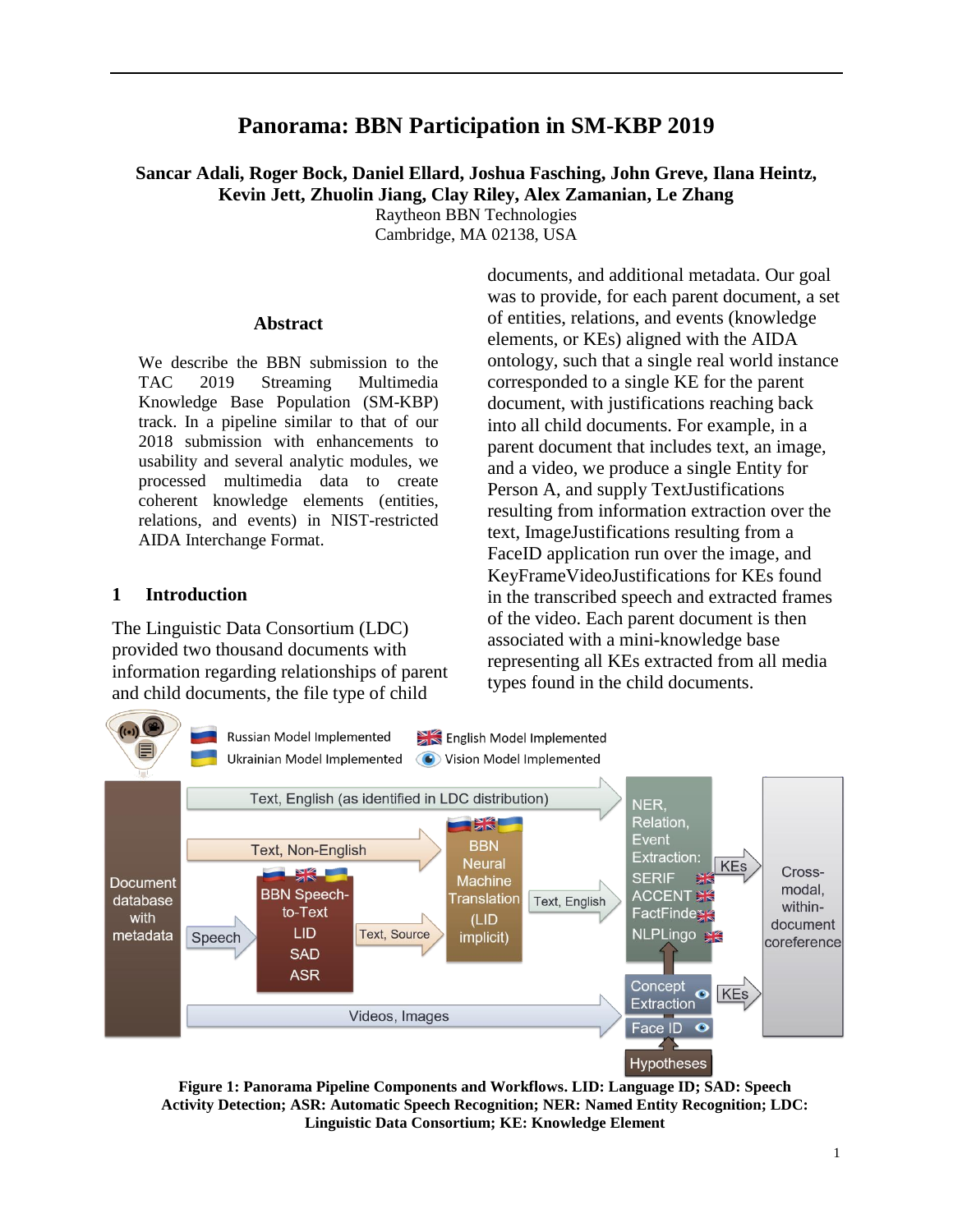### **2 Panorama Pipeline**

[Figure 1](#page-0-0) depicts the Panorama pipeline, including all individual components and possible workflows. As compared to last year, we have removed the OCR component, due to lack of useful outcomes. Also different from last year is an overall improvement in running the pipeline. With a single command, our pipeline runs all processes and analytics, in order, over the correct files, with no manual message-passing to locate intermediate outcomes. Parallel processing within and across analytics is handled by a wrapper around Sun Grid Engine processes which handles job execution graphs and load balancing. Message passing is handled by access to a sqlite database that stores the paths to all raw data paths, all intermediate outcomes (e.g. speech transcription and machine translated text), and all final outcomes.

## **3 Speech-to-Text**

Our Speech-To-Text component runs three separate steps: speech activity detection (SAD), language identification (LID), and automatic speech recognition (ASR).

The audio tracks extracted from video may contain long segments of music or other nonspeech audio signal. In order to reduce false positives that may result from running ASR over non-speech data, we first run speech activity detection to extract pairs of timestamps where human speech is found. For this task we apply an existing, standardized SAD model.

We train a LID model specifically for the languages English, Russian, and Ukrainian, using data from the AIDA background corpus. For English and Russian, we train LID using only audio segments that are aligned to transcripts. For Ukrainian, we were not able to use the transcripts, and used all of the raw audio. As a result, as shown in [Table 1,](#page-1-0) the

LID accuracy on Ukrainian is lower than that of Russian and English.

<span id="page-1-0"></span>

|--|

| <b>Language</b>  | <b>LID Accuracy</b> |
|------------------|---------------------|
| <b>English</b>   | 1.0                 |
| <b>Russian</b>   | 0.914               |
| <b>Ukrainian</b> | 0.346               |

At both training and test time, we made the assumption that each audio file contained a single language, and transcribed all segments with the language model for the highestscoring language resulting from LID.

As for speech transcription, we have independent models for English, Russian, and Ukrainian. In the last case, we have updated our model from the previous evaluation by training a new acoustic model using the additional Ukrainian broadcast news data released in 2019, and adding additional data to the language model from the AIDA background corpus. In [Table 2](#page-1-1)[Table 3,](#page-2-0) we report the overall word error rate as well as Mean Average Precision (MAP) for invocabulary (iv), out-of-vocabulary (oov), and infrequent (rare) terms for each language. We also measure the MAP for target words (targ) that are scenario-relevant in Russian and Ukrainian.

#### <span id="page-1-1"></span>**Table 2: Word Error Rate (WER) and Mean Average Precision (MAP) on held-out AIDA audio data**

|                             |  | Lng WER MAP MAP MAP MAP<br>$(\%)$ $(i\overline{v})$ $(oov)$ $(rare)$ $(targ)$ |                                    |
|-----------------------------|--|-------------------------------------------------------------------------------|------------------------------------|
| Eng 35.96 0.846 0.621 0.866 |  |                                                                               |                                    |
|                             |  |                                                                               | Rus. 62.34 0.614 0.325 0.638 0.412 |
|                             |  | Ukr. 56.43 0.702 0.631 0.715 0.404                                            |                                    |

At test time, we derive audio files from the provided videos. The videos are in .mp4 format, and we extract the audio track in .wav format using the free, open source tool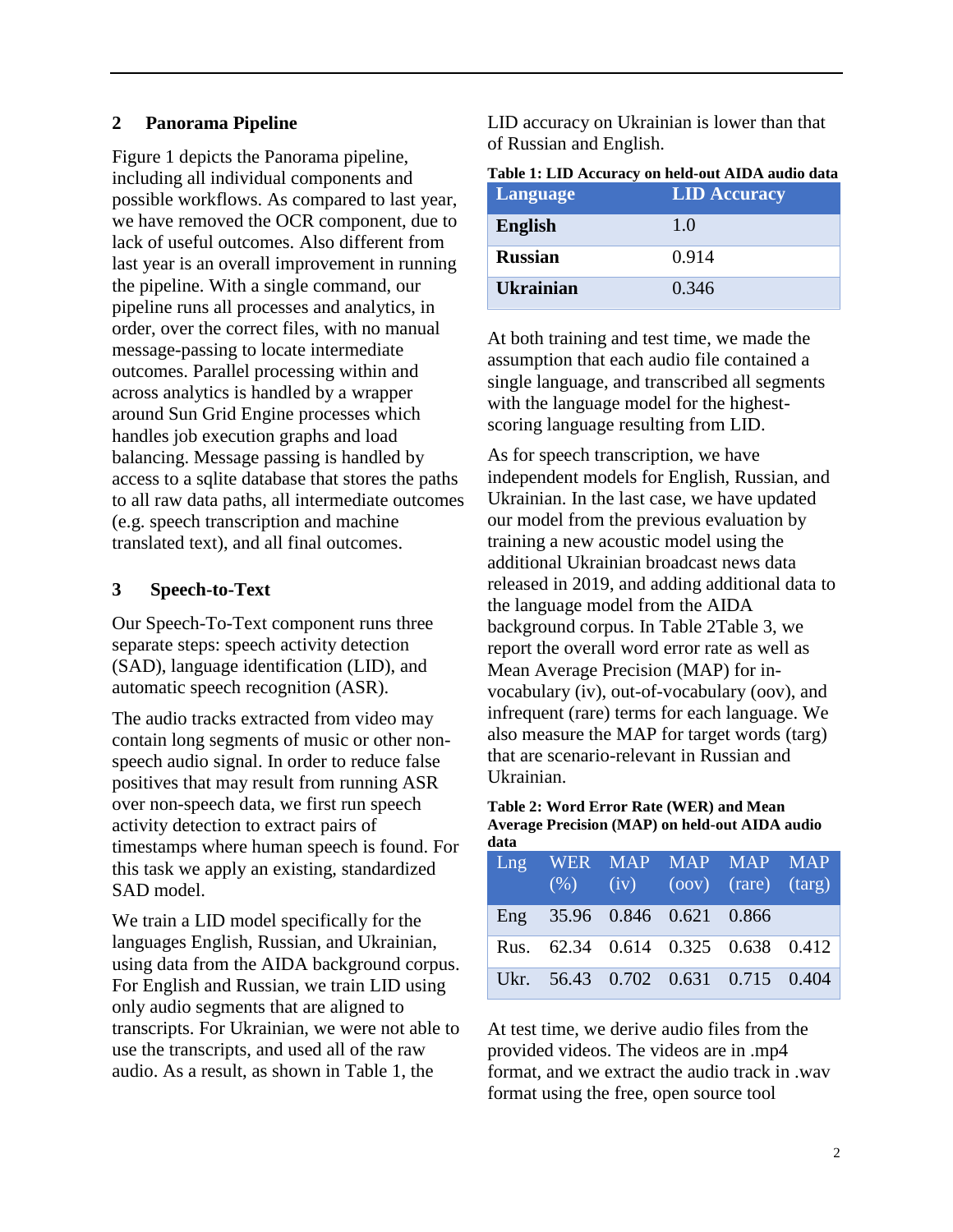$FFmpeg<sup>1</sup>$ . We convert the resulting .wav files to 16 KHz, 16-bit, NIST sphere format, the preferred format for BBN's speech recognizer.

For each audio file, we produce a transcript in which each word is annotated with its start time and duration. This represents our one-best output. We produce a consensus net containing many possible transcription outcomes, but store and pass only the one-best path for now.

## **4 Machine Translation**

The BBN Neural Machine Translation (NMT) system employs a standard 6-layer Transformer model [1] jointly trained over Russian, Ukrainian, and English data. We used the *tensor2tensor* toolkit for the transformer implementation. We perform sub-word tokenization with the *sentence*-*piece* toolkit, an unsupervised text tokenizer that enables us to train an MT model without running languagespecific tokenizers for Russian or Ukrainian. The sub-word vocabulary is shared between Russian, Ukrainian, and English and has a vocabulary size of 13,000. The primary data source is from the LORELEI program, augmented with a variety of web data such as CommonCrawl<sup>2</sup> and the open parallel corpus<sup>3</sup>. In addition, we add parallel sentences extracted from the headlines in the scenario document to the MT training data.

In total, we use 100 million Russian words and 9 million Ukrainian words in training. To correct the language imbalance, we duplicate the Ukrainian data so that the transformer model is exposed to an equal amount of Russian and Ukrainian data during training. This has been shown to be effective when building multi-lingual NMT models [2].

We built two variants of the MT system. We use a typical MT model as described above to process regular text data, and an ASR-variant to process textual data from ASR output. The

BBN Speech-to-Text module produces output with no casing information, and minimal punctuation. To account for this, we trained a second MT model for which the input data was uppercased, and punctuation marks removed. We succeeded in producing case-variant and properly punctuated outcomes with this model; for this reason, we process Ukrainian, Russian, *and English* ASR output through our MT module. Language ID happens implicitly in the single, multi-lingual MT model.

MT training for each MT variant takes 8 hours on two Tesla V100 GPUs. BLEU scores on the LORELEI test sets are shown in [Table 3.](#page-2-0)

<span id="page-2-0"></span>

|  | <b>Table 3: BLEU scores for BBN NMT</b> |  |  |
|--|-----------------------------------------|--|--|
|  |                                         |  |  |

| Language         | <b>BLEU</b> |
|------------------|-------------|
| <b>Ukrainian</b> | 20.4        |
| <b>Russian</b>   | 33.1        |

We retain only sentence-based alignments of translated to original text. In the case of text transcribed from audio, we are able to correlate the translated sentence to its original time stamps (and thus video key frames). We were not able to implement word-based alignment over the results of NMT in time for the 2019 AIDA evaluation; for this reason, entity, relation, and event extractions from foreign-language and transcribed texts use the offsets of the sentence boundaries, rather than the specific word boundaries.

## **5 Text-Based Extraction**

We use a variety of supervised models to extract named entities, relations, and events from English-language text (transcribed and/or translated from speech or foreign language, as appropriate).

For named entity recognition, we use SERIF, which applies a discriminative Viterbi-style perceptron model to find and extract names of

 $\overline{a}$ 

<sup>3</sup> http://opus.nlpl.eu

<sup>1</sup> https://ffmpeg.org/

<sup>2</sup> http://commoncrawl.org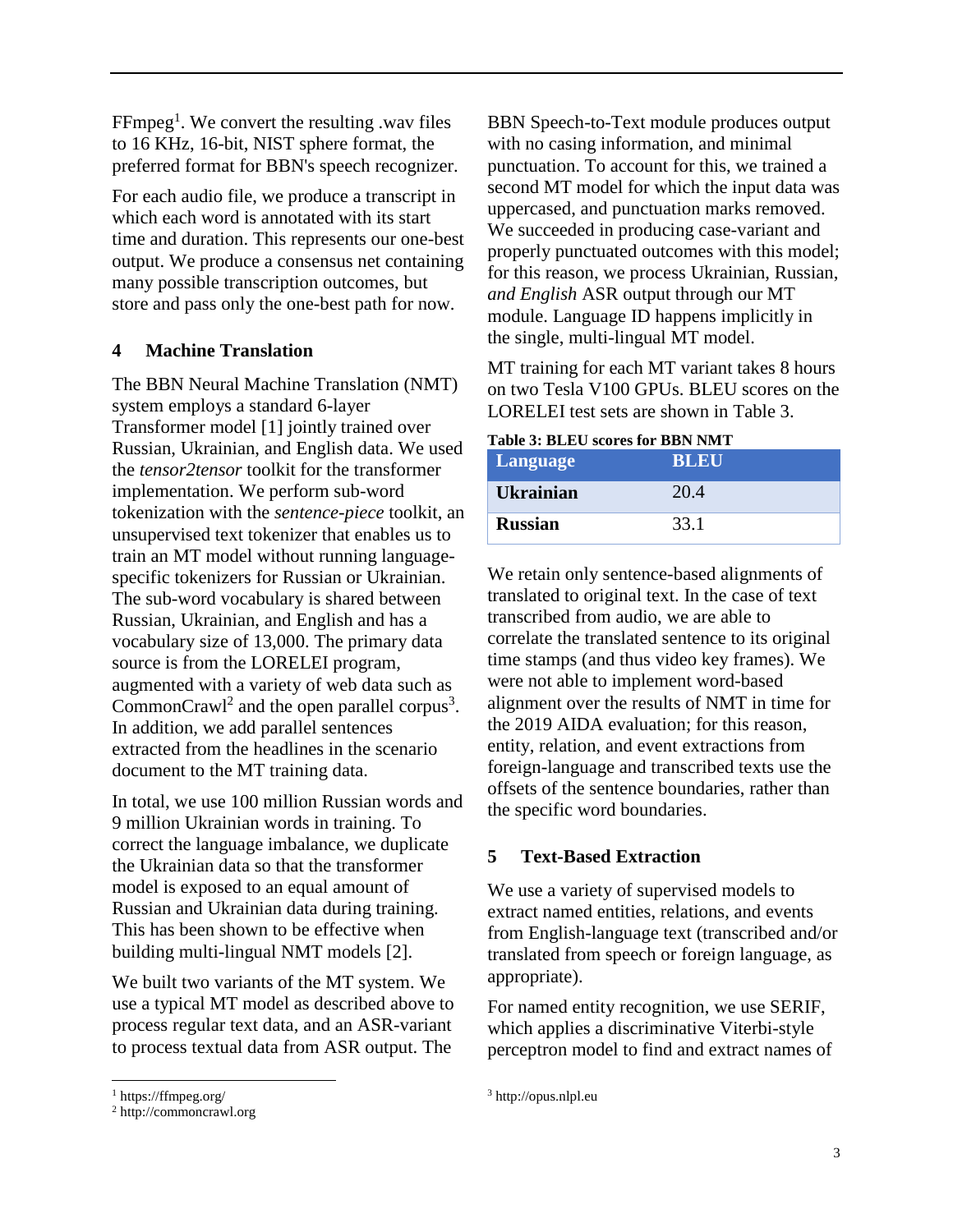persons, places, and organizations [3]. Mentions are grouped into entities using a sieve-based approach [4].

SERIF also extracts a set of relations with a maximum entropy model combined with heuristics. We supplement this with a second relation finding system that applies syntactic patterns expressed using the Brandy pattern language over pairs of entities as detected by SERIF. We authored a set of patterns specific to the AIDA scenario using examples from practice corpora. These cover a total of 30 different types in the AIDA ontology, including subtypes and sub-sub-types. Using the LearnIt tool, all pairs of entities from sentences inside the English documents were identified and used as potential examples for patterns. The LearnIt tool allows the user to query for text trigger words that identify potential relations.

We extract events using SERIF's logistic regression models as well as ACCENT, which identifies additional events and their matching arguments according to the CAMEO event ontology [5]. ACCENT finds events using structured patterns applied to augmented text graphs (normalized proposition trees that have been augmented with synonymy and coreference). The classes of events, relations, and entities extracted by SERIF and ACCENT are associated with the AIDA ontology via a manually-produced mapping between the ACE and CAMEO ontologies and the AIDA ontology.

A third approach to extracting events, a system we call NLPLingo, also leverages SERIF's named entity extractions, but uses a pair of convolutional neural networks (CNNs) to extract trigger words and associate likely arguments with those triggers to form events. Potential event trigger words in the text are selected according to their part of speech tags. The first CNN identifies any event types that can be associated with each trigger and assigns a confidence to each. The second CNN ingests

these events and SERIF's entities and identifies the subset of nearby entities that fill particular role slots for each event.

For features, both networks use the word embeddings of a given chunk of the text, as well as those of the local context around candidate tokens for triggers and slot fillers. The trigger model uses the IOB-style entity type tags of each token in the sentence as a feature. The argument model also uses the predicted event type of the event trigger under inspection.

Event models are trained on all annotated data made available by LDC for the AIDA program, as well as LDC's Automatic Content Extraction (ACE) 2005 dataset. We used 90% of the available data for training, and reserved 10% for testing, resulting in respectable event extraction accuracy, as shown in [Table 4.](#page-3-0) The gold-standard annotations have at most 1 type per trigger. For the AIDA program, we are interested in multiple hypotheses, and we turn to metrics from information retrieval to support this effort. In this case, Mean Average Precision up to *k* (MAP@*k*) is a measure of where the true type is located in the list of *k* type predictions ordered by decreasing confidence, averaged across triggers. MAP@1 is a measure of how often the predicted type with the highest confidence is correct, while MAP@T is a measure of how often the correct type is found among all predictions for a trigger. Average R-precision (ARP) is the proportion of the actual triggers for a given type which were assigned a higher confidence than all other triggers, averaged across types.

<span id="page-3-0"></span>

|           | Table 4: Event extraction scores, held-out English |  |  |
|-----------|----------------------------------------------------|--|--|
| AIDA data |                                                    |  |  |

| <b>Model Micro</b>    | <b>F-1</b> | $-MAP$<br>$\omega$ 1 | <b>MAP</b><br>$\overline{a}$ T | <b>ARP</b> |
|-----------------------|------------|----------------------|--------------------------------|------------|
| Event<br>type         | 0.67       | 0.679                | 0.694                          | 0.448      |
| Argu- $0.54$<br>ments |            | 0.588                | 0.613                          | 0.404      |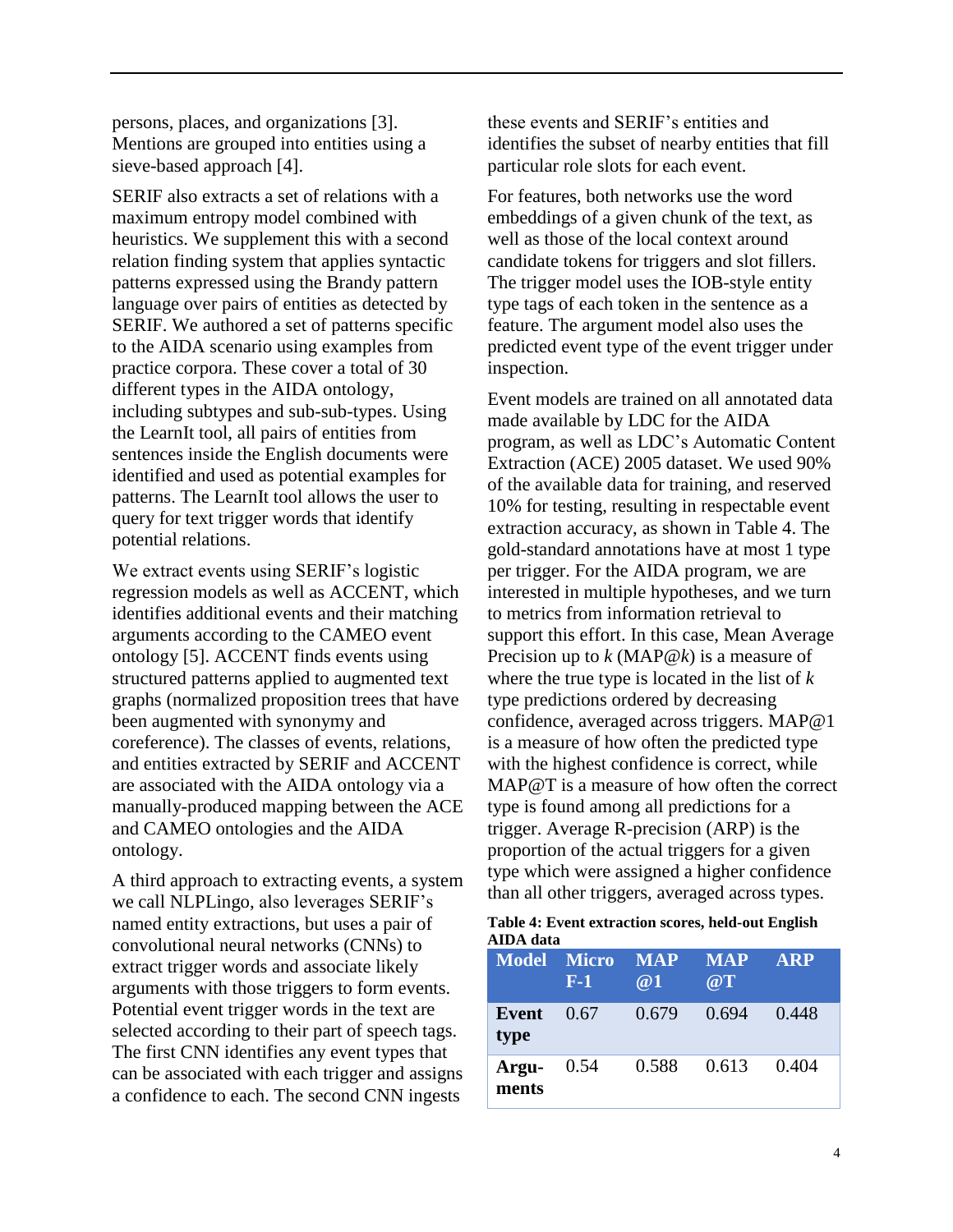### **6 Image-Based Extraction**

### **6.1 Facial Recognition**

We apply the same facial recognition (Face ID) algorithm used in the previous AIDA evaluation. For the 2019 application, we expanded our gallery of known faces from 27 to 295, with help from a human annotator. Starting with names of people in the scenario document and practice annotation, we found all other names in a 1- or 2-hop relationship to the original names in DBpedia. Names collected from DBpedia were then restricted to ones that have a relation to Russia, Ukraine, Belarus, Donbass, or Luhansk. We also manually added some contemporary world leaders.

We use Face ID to detect persons of interest in images (png, jpg, bmp, gif) and videos (mp4). We adapt an open source implementation of FaceNet for this work [6].

Training occurs independently for the 3 stages of the FaceID pipeline. The three stages are: face detection, face image vector embedding, and face identification. The Multitask Cascaded Convolutional Network (MTCNN) face detection approach [7] was trained on the CelebA [8] and WIDER FACE [9] datasets. The learned model parameters for the MTCNN were obtained from the open source FaceNet implementation website<sup>4</sup>. Model parameters for the Inception Resnet v1 deep convolutional neural network architecture were trained on the VGGFace2 dataset [10].

The k-nearest neighbors within a Euclidean distance threshold are retrieved from the gallery using the FLANN library [11]. In Task 1a, majority voting based on these retrieved vectors from the gallery determine the identity of the query face vector.

A confidence score is computed between the query face vector and each one of its nearest

 $\overline{a}$ 

neighbors. This confidence score is the result of applying a radial basis function kernel to the query vector and a vector in the gallery. The greatest sum of these confidence scores among the different gallery identities is used to select the identity of the query vector. The average of these confidence scores, per the selected identity, is used to report the confidence in the justification. If the average confidence is below a certain threshold, the system did not add a justification for that identity.

We are able to incorporate information from downstream hypotheses in Task 1b to alter the outcome of the Face ID analytic. For any person entity found in the hypotheses with a known KB link, if they are also found in our gallery of faces, we boost by a constant the probability of that name as an outcome across all detections. This results in a few more detections of those names than were seen before the hypothesis-based boosting.

### **6.2 Concept Detection**

We train a set of video concept detection models from open source data. Video concepts may refer to contexts, objects, or situations. These are mapped to the AIDA ontology (manually) as events, relations, or entities.

We train multiple concept detectors using deep convolutional network models that have been fine-tuned to detect scenario-relevant concepts. For training, we use a subset of the OpenImages<sup>5</sup> dataset that includes 111 concepts relevant to the AIDA scenario.

We train a multi-label convolutional network (MLCN) for scenario-relevant concepts using the CAFFE toolbox<sup>6</sup>. The MLCN has a similar network structure as in the fully convolutional VGG16 network in [12] and includes two includes two parts: a CNN and a Multi-label Classifier. The CNN includes 15 convolution layers and 5 max-pooling layers, while the

<sup>4</sup> https://github.com/davidsandberg/facenet

<sup>5</sup> https://storage.googleapis.com/openimages/web/index.html

<sup>6</sup> http://caffe.berkeleyvision.org/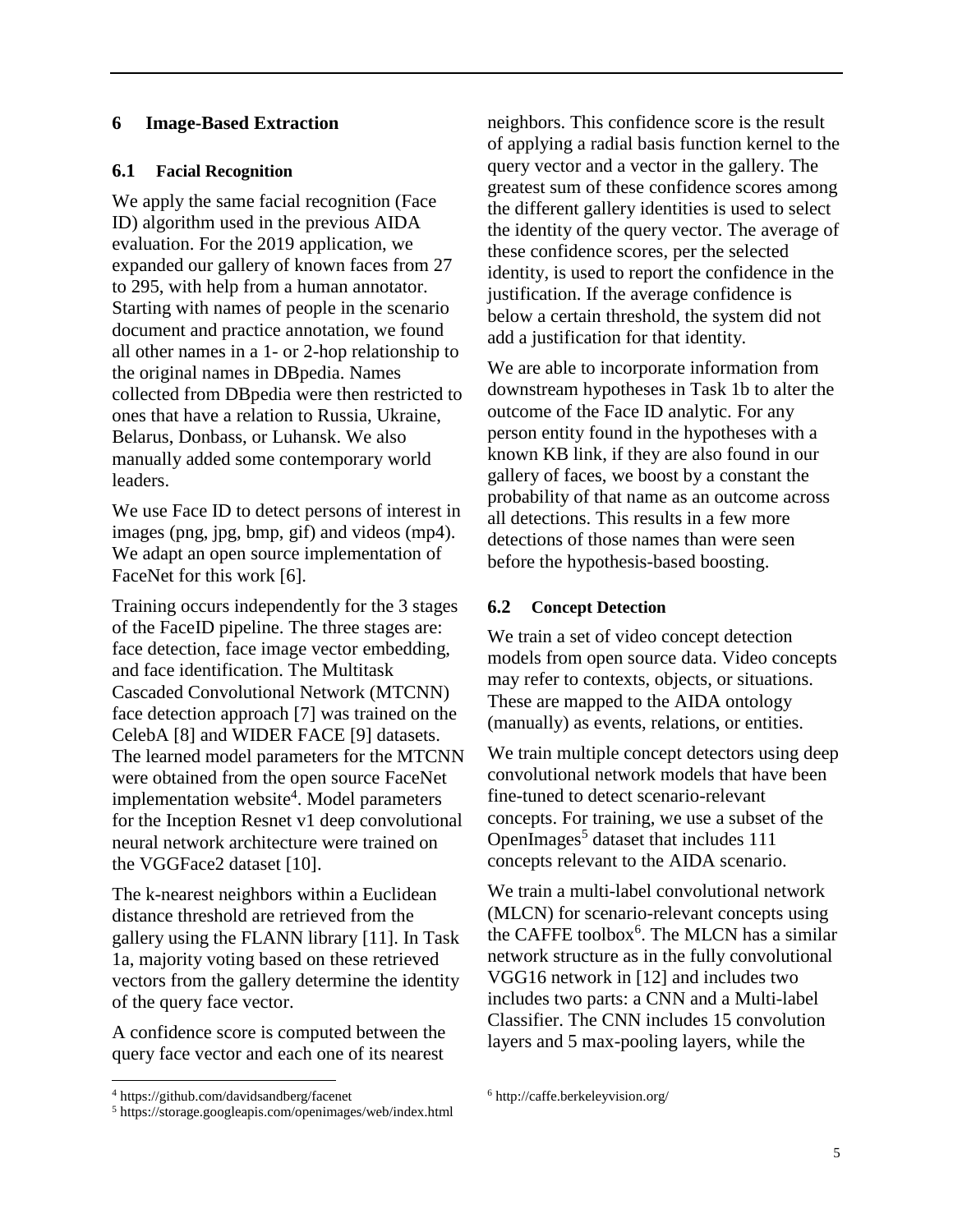Multi-label Classifier is modeled as a convolution layer with K kernels of size 1x1 and a sigmoid layer. We also add the multiple instance learning (MIL) layer provided by [13] to the MLCN. The MIL layer pools together the CNN features computed on the image regions spatially. We trained the MLCN for 111 concepts with 27,198 images, where the MLCN is initialized by ImageNet pre-trained weights. We evaluate the model on a validation set which includes 4,296 images, with a result of 62.6% mean average precision.

In addition to our robust MLCN model, we use a pre-trained object detection model of Atomic Visual Actions (80 actions) and a second pretrained object detection model trained on a subset of OpenImages classes utilizing the Tensorflow toolbox. We map the concept detections to entities and other ontology elements, with bounding box and associated key-frame information. Our system currently maps detections from these model outputs to the AIDA ontology using predefined mappings.

We have investigated deep learning models that jointly detect objects using image-caption pairs. Using a pre-trained semantic embedding network that uses a CNN for image embedding and a RNN for embedding a sentence/text snippet, we learn a common embedding for image-caption pairs and use the embedding to classify the objects in images. This has resulted in multiclass classification improvements over image-only models in a small annotated dataset from AIDA seedling corpora; for instance, the Micro Average improves by 0.0643 absolute F1 score. However, the overall scores remain low, due to a mismatch between the training set and the small AIDA test set. We expect that further curation of the data sets will result in better overall classification, as well as continued improvements from including the text embedding.

In addition, we are in the process of adapting landmark detection models to create a Landmark ID module for identifying wellknown landmarks which will allow us to extract location information from image and videos.

## **7 Cross-modality merging**

The extractions provided by each of the textbased and image-based analytics described above are converted to the required AIDA Interchange Format (AIF) to include name strings and appropriate justifications. We perform cross-modal co-reference for each parent document by matching name strings of entities and event types. We also perform entity linking to the AIDA knowledge base, providing a consistent ID string for any entity found in that resource. The combined information for an entity or an event is called a Knowledge Element (KE) and includes justifications from images, videos, and text (including transcribed text). We choose an *informative mention* for each knowledge element by preferring canonical mentions produced by SERIF for any text justifications present for the KE. If no such justification exists, then we choose the mention with highest confidence across all remaining analytics.

### **8 Conclusion**

For the SM-KBP track of TAC 2019, BBN produced a set of knowledge graphs consisting of elements drawn from text, video, and audio sources using a variety of analytic components trained on open-source and curated scenariorelevant resources. We combine neural and knowledge-rich approaches for event and entity extraction. A push-button process, which also includes AIF validation and production of a simple HTML display of results for each parent document, has been implemented.